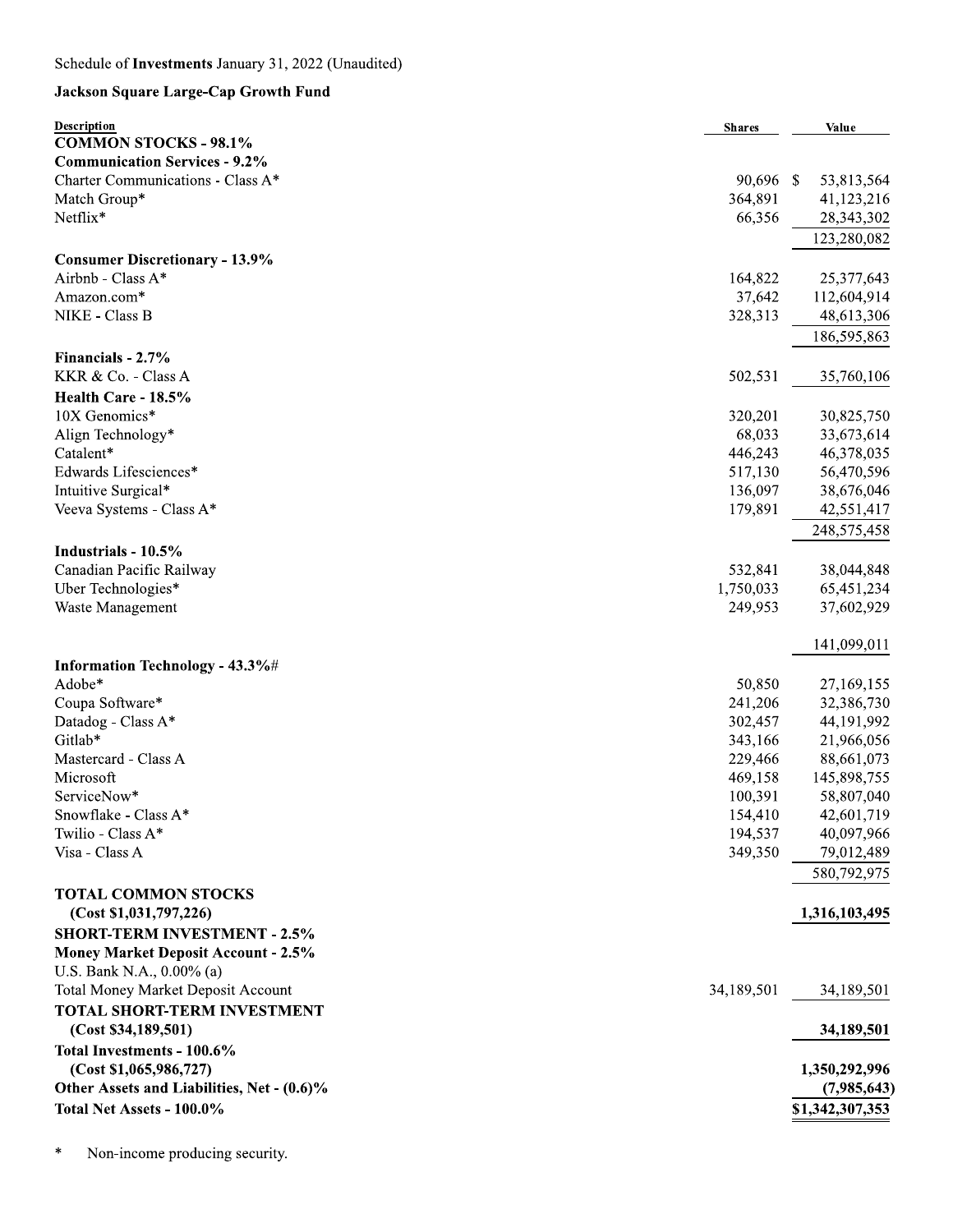- $\#$ As of January 31, 2022, the Fund had a significant portion of its assets invested in this sector and therefore is subject to additional risks. The information technology sector may be more sensitive to changes in domestic and international competition, economic cycles, financial resources, personnel availability, rapid innovation and intellectual property issues.
- $(a)$ The Money Market Deposit Account (the "MMDA") is a short-term investment vehicle in which the Fund holds cash balances. The MMDA will bear interest at a variable rate that is determined based on conditions and may change daily and by any amount. The rate shown is as of January 31, 2022.

The Global Industry Classification Standard ("GICS®") was developed by and/or is the exclusive property of MSCI, Inc. ("MSCI") and Standard & Poor's Financial Services LLC ("S&P"). GICS® is a service mark of MSCI and S&P and has been licensed for use.